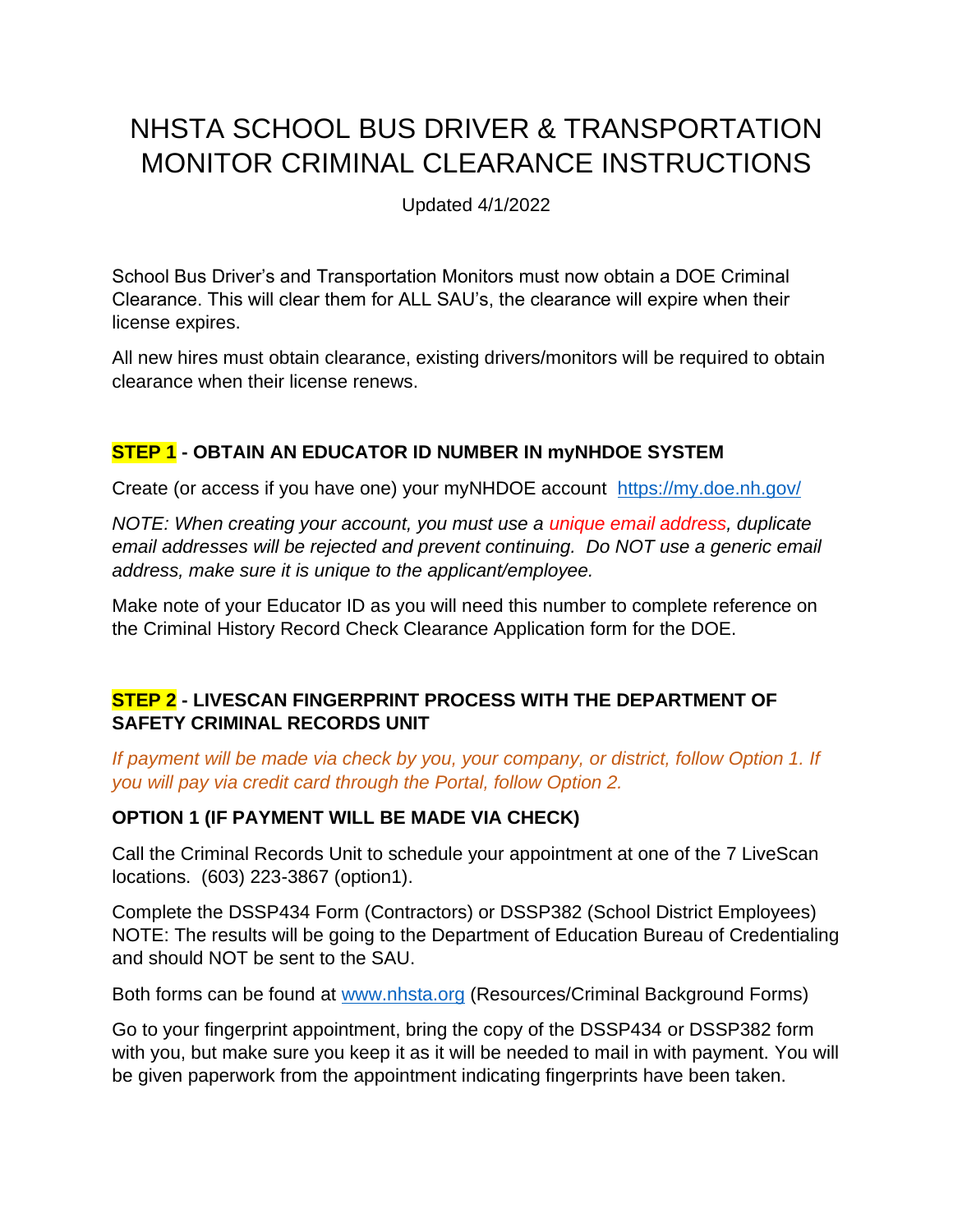Completed DSSP434 or DSSP382 and payment should be mailed to:

New Hampshire Department of Safety / Division of State police

Central Repository for Criminal Records

33 Hazen Drive, Concord, NH 03305

## **OPTION 2 (IF PAYMENT WILL BE MADE VIA CREDIT CARD)**

Access the Department of Safety Portal to schedule your LiveScan fingerprint appointment.

<https://services.dos.nh.gov/chri/cpo/>

Click "Schedule a New Appointment"

Click on the box at the bottom certifying you understand the process and hit NEXT.

The following 2 steps are CRITICAL to ensure the records are released to the DOE Bureau of Credentialing. DO NOT enter an SAU. Select type of agency and agency as defined below.

**EMPLOYEES OF A SCHOOL DISTRICT (NOT PRIVATE CONTRACTORS)**

Select Type of Agency – you MUST select - "**Educational – Employee**"

Select Agency – you MUST select – "**NH DEPARTMENT OF EDUCATION**"

### **EMPLOYEES OF PRIVATE CONTRACTORS (NOT EMPLOYED BY A DISTRICT)**

Select Type of Agency – you MUST select - "**School Transportation Providers**"

Select Agency – you MUST select – "**NH DEPARTMENT OF EDUCATION**"

Fill out the remainder of the form with your personal information.

Schedule your appointment for fingerprinting.

Confirm your appointment and pay the associated fee.

If you have any questions, contact the Criminal Records Unit at (603) 223-3867.

Go to your fingerprint appointments. The Criminal Records Unit will release the record automatically to the Department of Education Bureau of Credentials.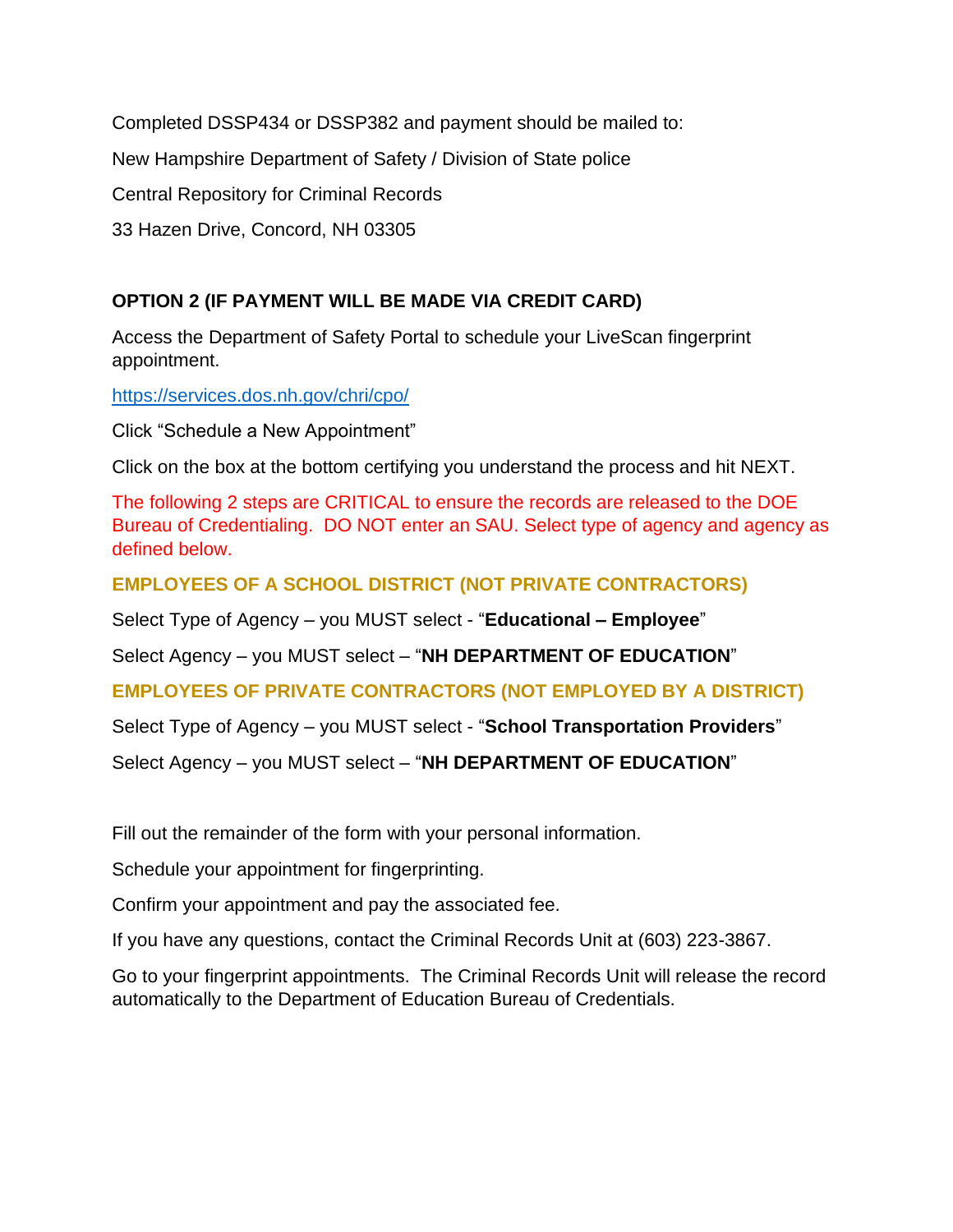### **STEP 3 - COMPLETE AND SEND CRIMINAL HISTORY RECORD CHECK CLEARANCE APPLICATION AND PAYMENT TO THE DEPARTMENT OF EDUCATION**

Download, print and complete the application.

<https://nhdoepm.atlassian.net/wiki/spaces/CHD/pages/324042772/Paper+Applications>

(select - criminal\_history\_record\_check\_clearance.pdf)

Complete the application. Be sure to hand write your Educator ID number (from Step 1) on the top of the form.

Provide a copy of your driver's license, school bus certificate (if applicable) and fee and mail to:

State of New Hampshire / Department of Education

Bureau of Credentialing

101 Pleasant St, Concord NH 03305

NOTE : The form can also be found at [www.nhsta.org](http://www.nhsta.org/) under Resources or [https://www.nhsta.org/assets/municipal/1/DOE\\_CHRC\\_Application.pdf](https://www.nhsta.org/assets/municipal/1/DOE_CHRC_Application.pdf)

For any additional assistance, [https://nhdoepm.atlassian.net/servicedesk/customer/portal/6?](https://nhdoepm.atlassian.net/servicedesk/customer/portal/6)

## **PROCESSING AT DEPARTMENT OF EDUCATION BUREAU OF CREDENTIALS**

Once the Department of Education has received your Criminal History Record (from the Department of Safety) & the DOE Criminal History Record Check Clearance Form with applicable documents/payment, they will process the application.

If approved the clearance will be emailed to the applicant. The applicant must supply this document to their employer for updating the Driver Qualification File

If denied, the applicant will receive a letter from the Department of Education stating the applicant did not meet their requirements. The applicant should notify their employer of such denial.

### **RENEWAL OF CLEARANCE**